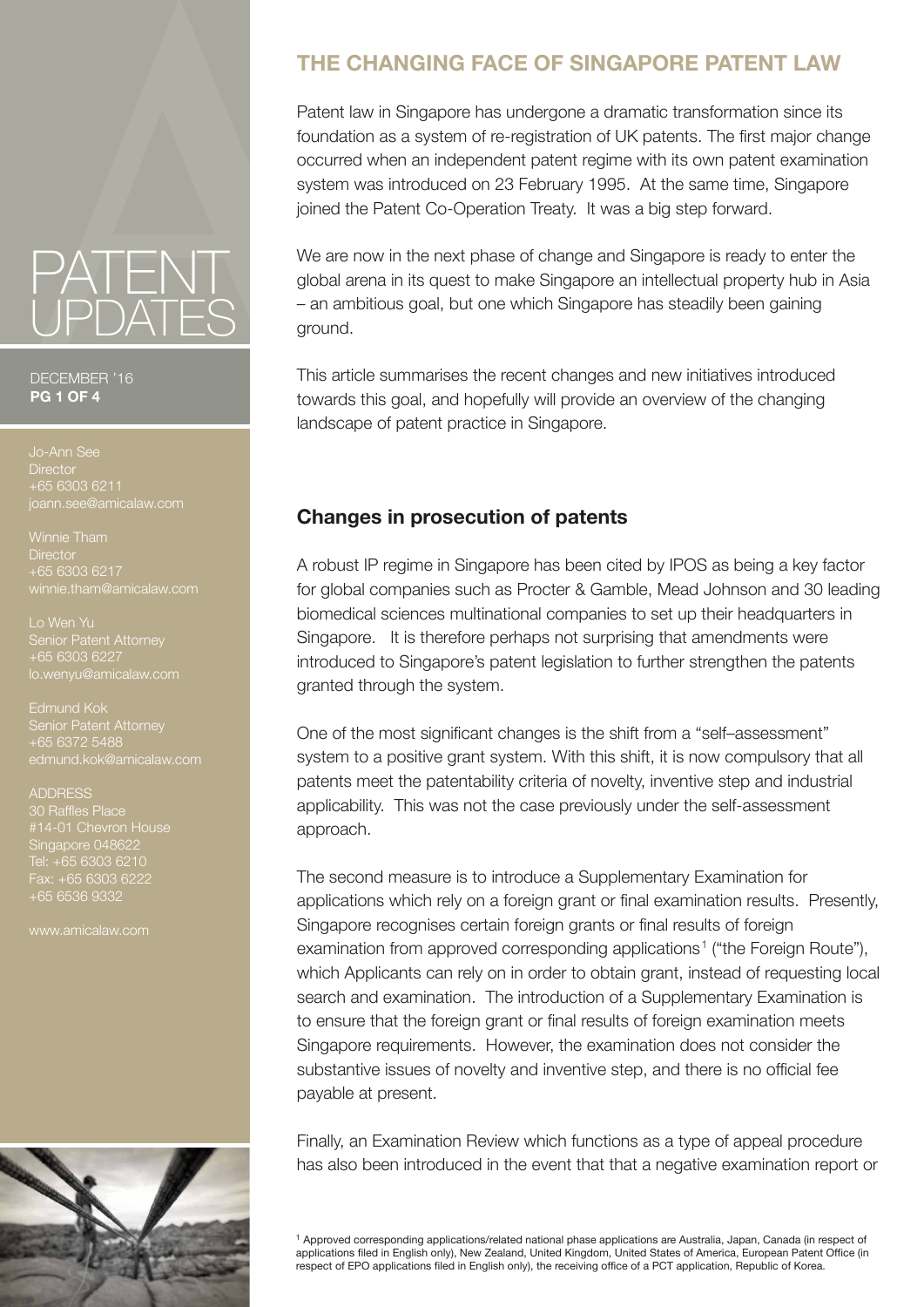supplementary examination report is issued. If the objections cannot be resolved, then a Notice of Refusal will be issued. Otherwise, if all is clear, then the Notice of Eligibility will be issued.

#### **"Closure of foreign route" deferred**

After studies conducted and consultations, IPOS has decided that it will be abolishing the Foreign Route. It was announced earlier that this would take place in 2017, but since then, IPOS has decided that this closure will only take place from 1 January 2020. Therefore for now, IPOS will continue to allow patent applications with a date of filing before 1 January 2020 to use the foreign route.

There was also discussion of introducing a fee for supplementary examination requests, but in the interests of a more measured transition, IPOS has decided not introduce the same for now.

Although the closure of the foreign route has been deferred a few more years, this is a clear signal of the direction of the Singapore patent system toward independent examination.

## **Formation of local search and examination unit**

Central to the objective of being an intellectual property hub in Asia is the formation of our own local search and examination unit in Singapore. IPOS still continues to outsource search and examination to the Danish, Hungarian and Austrian Patent Offices, but with our own local search and examination unit in Singapore, it is anticipated that more work can now be done locally.

Currently, IPOS has approximately 104 examiners, who are highly qualified and have deep technical expertise. The European and Japan Patent Offices have been closely involved in the training of the Singapore examiners. Some interesting facts are as follows:

- around 95% of patent examiners at the Intellectual Property Office of Singapore (IPOS) are PhD holders; and
- approximately 25% have the ability to conduct searches in Chinese due to their language skills and searches in English as well as Chinese. IPOS also offers the Supplementary International Search (SIS) service under the PCT. It is the first SIS Authority to carry out searches in Chinese.

IPOS is targeting a speedy turnaround time of 60 days for the First Office Action to issue for most cases. By any standards, this is quite rapid and will be extremely useful for Applicants who wish to obtain a preliminary assessment of the patentability of their invention.

DECEMBER '16 **PG 2 OF 4**

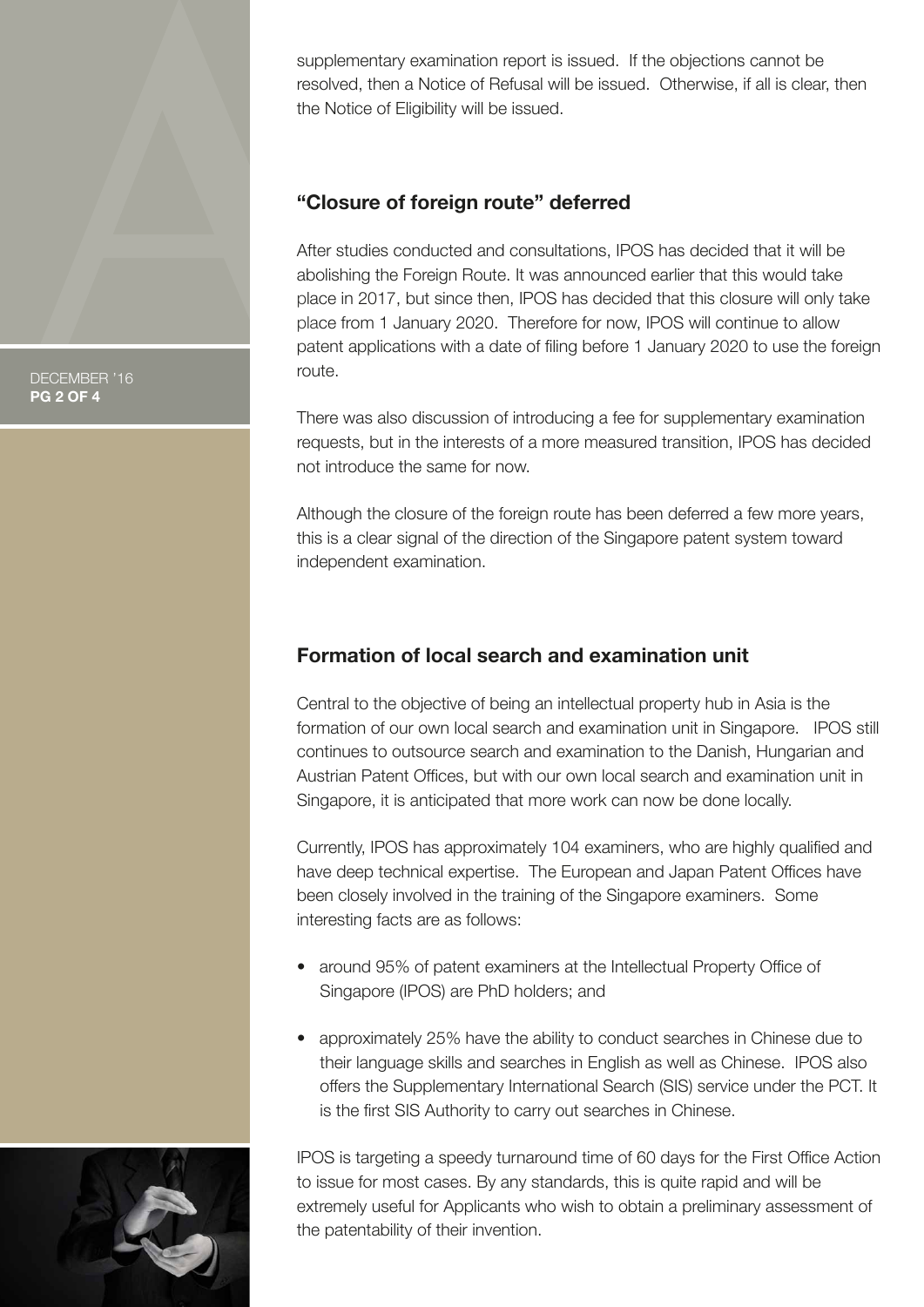#### **Competent International Search and Preliminary Examination Authority**

With its own search and examination unit, Singapore has managed to join the ranks of a competent International Searching Authority (ISA) and International Preliminary Examining Authority (IPEA).

With effect from 1 September 2015, patent applications entering their respective markets under the Patent Cooperation Treaty (PCT) from United States, Mexico and Vietnam are able to designate Singapore as an ISA and IPEA, with Thailand, Brunei, Japan, Laos and Indonesia to come.

## **Patent Prosecution Highway (PPH)**

In line with other major Patent Offices, Singapore has also PPH arrangements with Global PPH, Europe, China, and Mexico. The Global PPH network has an extensive reach and currently has 20 participating offices including from Australia, United States, Germany, United Kingdom, Korea, Japan.<sup>2</sup>

This allows search and examination results to be shared between offices, so that patents may be obtained more quickly and efficiently.

## **ASEAN IP Cooperation**

Apart from the PPH arrangements, Singapore being a member of ASEAN, also has a regional patent work-sharing effort though the ASEAN Patent Examination Cooperation (ASPEC). According to IPOS, since its launch in 2012, 80% of applicants who used ASPEC received a first office action within nine months compared to a typical period of two to seven years previously in those countries.

## **Patent Cooperation with Cambodia**

IPOS has also entered into a patent cooperation with the Ministry of Industry & Handicraft (MIH) of Cambodia which allows patent owners in Singapore to re-register their Singapore patents at the MIH, and submit an IPOS issued Search and Examination Report to MIH for the grant of a Cambodia related patent application.



<sup>2</sup> The participating offices of the Global PPH include IP Australia (IP Australia), Austrian Patent Office (APO), Canadian Intellectual Property Office (CIPO), Danish Patent and Trademark Office (DKPTO), Estonian Patent Office (EPA), Finnish Patent and Registration Office (PRH), German Patent and Trade Mark Office (DPMA), Hungarian Intellectual Property Office (HIPO), Icelandic Patent Office (IPO), Israel Patent Office (ILPO), Japan Patent Office (JPO), Korean Intellectual Property Office (KIPO), Nordic Patent Institute (NPI), Norwegian Industrial Property Office (NIPO), Portuguese Institute of Industrial Property (INPI), Russian Federal Service for Intellectual Property (ROSPATENT), Intellectual Property Office of Singapore (IPOS), Spanish Patent and Trademark Office (SPTO), Swedish Patent and Registration Office (PRV), United Kingdom Intellectual Property Office (UKIPO), and United States Patent and Trademark Office (USPTO).

DECEMBER '16 **PG 3 OF 4**